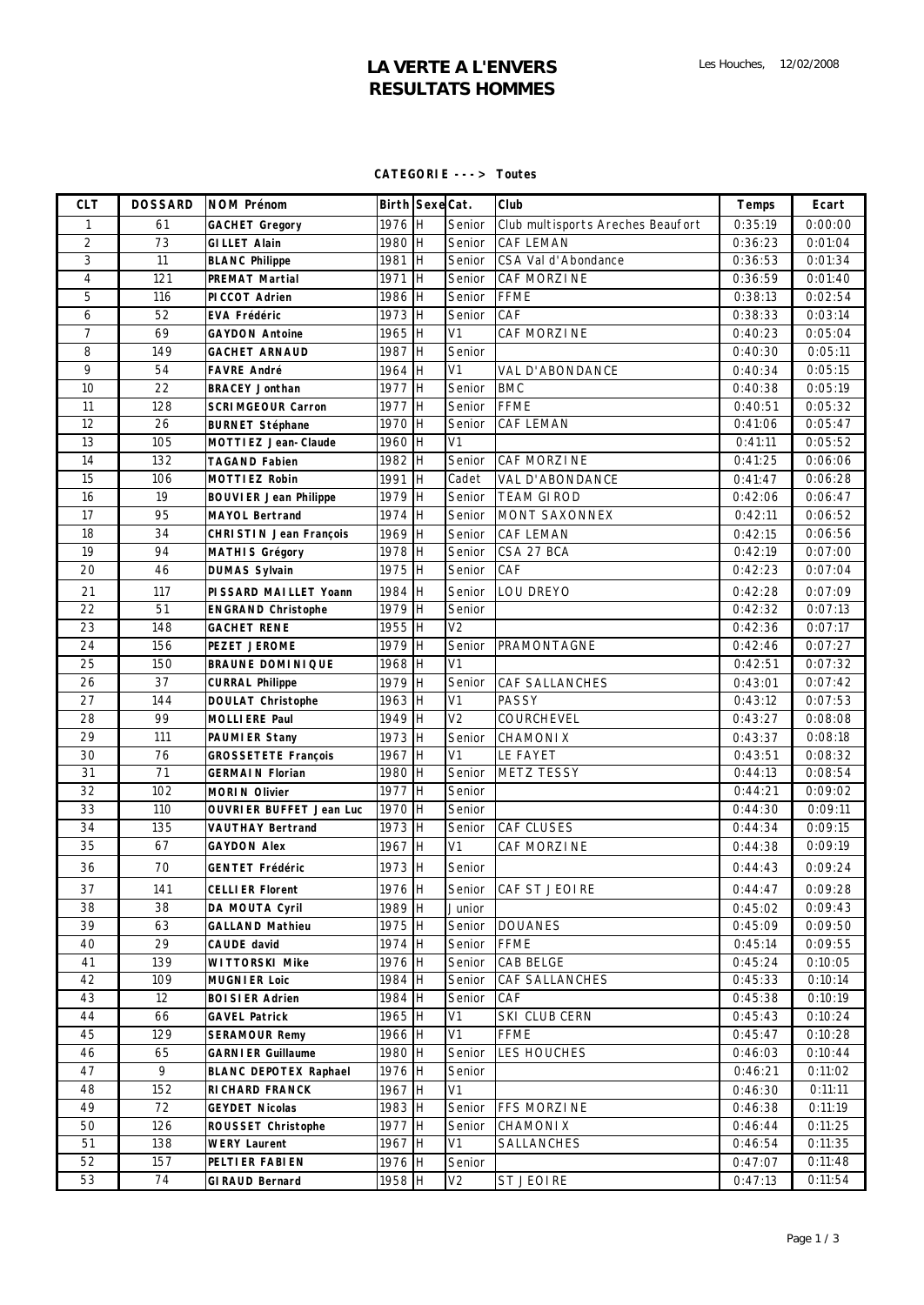# **LA VERTE A L'ENVERS RESULTATS HOMMES**

#### **CATEGORIE ---> Toutes**

| <b>CLT</b>      | <b>DOSSARD</b> | <b>NOM Prénom</b>                 | Birth Sexe Cat. |                | Club                       | <b>Temps</b> | Ecart   |
|-----------------|----------------|-----------------------------------|-----------------|----------------|----------------------------|--------------|---------|
| 54              | 96             | <b>MERMOUD Etienne</b>            | 1952 H          | $\overline{V}$ | FFS CONTAMINES             | 0:47:20      | 0:12:01 |
| 55              | 15             | <b>BOSSON Jean Louis</b>          | $1979$ H        | Senior         | ST JEOIRE ESCALADE         | 0:47:58      | 0:12:39 |
| 56              | 146            | LORIS VUILLEN                     | 1961 H          | V1             |                            | 0:48:07      | 0:12:48 |
| 57              | 107            | <b>MOUTHON Denis</b>              | 1956 H          | V <sub>2</sub> | CAF ANNECY                 | 0:48:14      | 0:12:55 |
| 58              | 6              | <b>BERNARD Laurent</b>            | 1970 H          | Senior         | CAF CLUSES                 | 0:48:32      | 0:13:13 |
| 59              | 153            | <b>FAUSSURIER GUILLAUME</b>       | 1983 H          | Senior         | QUECHUA                    | 0:48:47      | 0:13:28 |
| 60              | 40             | <b>DAVIET Serge</b>               | 1961 H          | V <sub>1</sub> |                            | 0:48:53      | 0:13:34 |
| 61              | 100            | <b>MONTEGANI Eric</b>             | 1961 H          | V <sub>1</sub> | FFME MORZINE               | 0:48:59      | 0:13:40 |
| 62              | 119            | <b>POUSSIN Denis</b>              | 1968 H          | V <sub>1</sub> | EVOLUTION 2                | 0:49:06      | 0:13:47 |
| 63              | 143            | ROBERTO Sharpa                    | 1961 H          | V <sub>1</sub> |                            | 0:49:14      | 0:13:55 |
| 64              | 127            | <b>SCOPEL Bruno</b>               | 1968 H          | V <sub>1</sub> |                            | 0:49:24      | 0:14:05 |
| 65              | 33             | <b>CHESNEY Daniel</b>             | 1960 H          | V <sub>1</sub> | SALLANCHES                 | 0:49:27      | 0:14:08 |
| 66              | 147            | <b>FABIO OREILLER</b>             | 1969 H          | Senior         |                            | 0:49:45      | 0:14:26 |
| 67              | 98             | <b>MICHAUD Olivier</b>            | 1973 H          | Senior         | <b>MONTRIOND</b>           | 0:49:51      | 0:14:32 |
| 68              | 81             | <b>JOSEPH Nicolas</b>             | 1980 H          | Senior         | <b>CAF CLUSES</b>          | 0:49:55      | 0:14:36 |
| 69              | 123            | <b>ROMANATO Philip</b>            | 1970 H          | Senior         | PREMANON                   | 0:50:05      | 0:14:46 |
| 70              | 154            | <b>COSTE SEBASTIEN</b>            | 1975 H          | Senior         |                            | 0:50:10      | 0:14:51 |
| 71              | 87             | LAROCHE Benjamin                  | 1974 H          | Senior         | <b>CAF CLUSES</b>          | 0:51:00      | 0:15:41 |
| 72              | 75             | <b>GOLLIET Simon</b>              | 1954 H          | $\overline{V}$ | CAF ARAVI S                | 0:51:12      | 0:15:53 |
| 73              | 134            | <b>TREBILLOD Alain</b>            | 1963 H          | V <sub>1</sub> | <b>CAF SALLANCHES</b>      | 0:51:16      | 0:15:57 |
| 74              | 48             | <b>DURIN Frédéric</b>             | 1965 H          | V <sub>1</sub> | CAF                        | 0:51:33      | 0:16:14 |
| $\overline{75}$ | $\mathbf{1}$   | <b>ANCEY François</b>             | 1962 H          | V <sub>1</sub> | <b>CHAMONIX</b>            | 0:51:40      | 0:16:21 |
| 76              | 45             | <b>DUFOUR Jean-pierre</b>         | 1958 H          | $\overline{V}$ | CAF ARAVIS                 | 0:51:46      | 0:16:27 |
| 77              | 122            | <b>RANCHIN Emmanuel</b>           | 1975 H          | Senior         | <b>ASS VERSANT SUD</b>     | 0:51:52      | 0:16:33 |
| 78              | 42             | <b>DU CHATEL Benoit</b>           | 1989 H          | Junior         | CAF LA ROCHE BONNEVILLE    | 0:52:00      | 0:16:41 |
| 79              | 43             | <b>DUCHATEL Christophe</b>        | 1964 H          | V <sub>1</sub> | CAF LA ROCHE BONNEVI LLE   | 0:52:08      | 0:16:49 |
| 80              | 55             | <b>FAVRET Eric</b>                | 1961 H          | V <sub>1</sub> | CIE DES GUI DE DE CHAMONIX | 0:52:16      | 0:16:57 |
| 81              | 58             | <b>FISCHER Arnaud</b>             | 1978 H          | Senior         | <b>PASSY</b>               | 0:52:26      | 0:17:07 |
| 82              | 103            | <b>MOTTA Alberto</b>              | 1956 H          | V <sub>2</sub> | SCI CLUB VALDI GNE         | 0:52:34      | 0:17:15 |
| 83              | 145            | <b>GIORGIO Charles</b>            | 1969 H          | Senior         | <b>AOSTA</b>               | 0:52:44      | 0:17:25 |
| 84              | 25             | <b>BRON Jean-Claude</b>           | 1947 H          | V <sub>3</sub> | <b>MORZINE</b>             | 0:52:52      | 0:17:33 |
| 85              | 151            | <b>FOLLIET STEPHANE</b>           | 1973 H          | Senior         |                            | 0:53:09      | 0:17:50 |
| 86              | 32             | <b>CHENEVAL Jean Luc</b>          | 1971 H          | Senior         |                            | 0:53:14      | 0:17:55 |
| 87              | 92             | <b>MASSON Gaetan</b>              | 1978 H          | Senior         | <b>CLUSES</b>              | 0:53:33      | 0:18:14 |
| 88              | 50             | <b>ELLMENREICH Frédéric</b>       | 1965 H          | V <sub>1</sub> | <b>FFS</b>                 | 0:53:47      | 0:18:28 |
| 89              | 140            | <b>CAPPA Jean Baptiste</b>        | 1975 H          | Senior         | <b>ASS VERSANT SUD</b>     | 0:53:54      | 0:18:35 |
| 90              | 44             | <b>DUCRETTET Bernard</b>          | 1967 H          | V <sub>1</sub> | THOLLON LES MEMI SES       | 0:54:02      | 0:18:43 |
| 91              | 124            | <b>ROSSETTO Lionel</b>            | 1984 H          | Senior         | CAF                        | 0:54:28      | 0:19:09 |
| 92              | 118            | <b>PLANTIE Philippe</b>           | 1963 H          | V <sub>1</sub> | <b>FFME</b>                | 0:55:04      | 0:19:45 |
| 93              | 115            | PETI TOT Marc                     | 1958 H          | V <sub>2</sub> | CAF ANNEMASSE              | 0:55:17      | 0:19:58 |
| 94              | 80             | HUGO Joël                         | 1955 H          | V <sub>2</sub> | LES HOUCHES                | 0:55:21      | 0:20:02 |
| 95              | 18             | <b>BOUVET Lionel</b>              | 1967 H          | V1             | <b>MONTRIOND</b>           | 0:55:26      | 0:20:07 |
| 96              | 108            | <b>MUFFAT François</b>            | 1956 H          | V <sub>2</sub> | CAF MORZINE                | 0:55:35      | 0:20:16 |
| 97              | 155            | <b>MABBOUX ALEXANDRE</b>          | 1981 H          | Senior         |                            | 0:55:40      | 0:20:21 |
| 98              | 91             | <b>MARTIN Eric</b>                | 1961 H          | V <sub>1</sub> | CAF HAUT GIFFRE            | 0:55:45      | 0:20:26 |
| 99              | 60             | <b>FOUQUE Jacques</b>             | 1953 H          | V <sub>2</sub> |                            | 0:56:00      | 0:20:41 |
| 100             | 88             | <b>LAUNAY Stéphane</b>            | 1968 <b>I</b> H | V <sub>1</sub> |                            | 0:56:38      | 0:21:19 |
| 101             | 30             | <b>CEREUIL Marc</b>               | 1966 H          | V <sub>1</sub> | CIE DES GUI DE DE CHAMONIX | 0:57:10      | 0:21:51 |
| 102             | 104            | <b>MOTTIEZ Guillaume</b>          | 1988 H          | Junior         | VAL D'ABONDANCE            | 0:57:40      | 0:22:21 |
| 103             | $\overline{7}$ | <b>BERRIN Laurent</b>             | 1969 H          | Senior         | LES HOUCHES INTERSPORT     | 0:59:06      | 0:23:47 |
| 104             | 20             | <b>BOUVIER Michel</b>             | 1943 H          | V3             |                            | 0:59:24      | 0:24:05 |
| 105             | 36             | COTTET PUINEL Jean Françoi 1949 H |                 | V <sub>2</sub> | MORZINE                    | 0:59:39      | 0:24:20 |
| 106             | 35             | <b>COSSON Igor</b>                | 1961 H          | V1             | LES HOUCHES                | 0:59:52      | 0:24:33 |